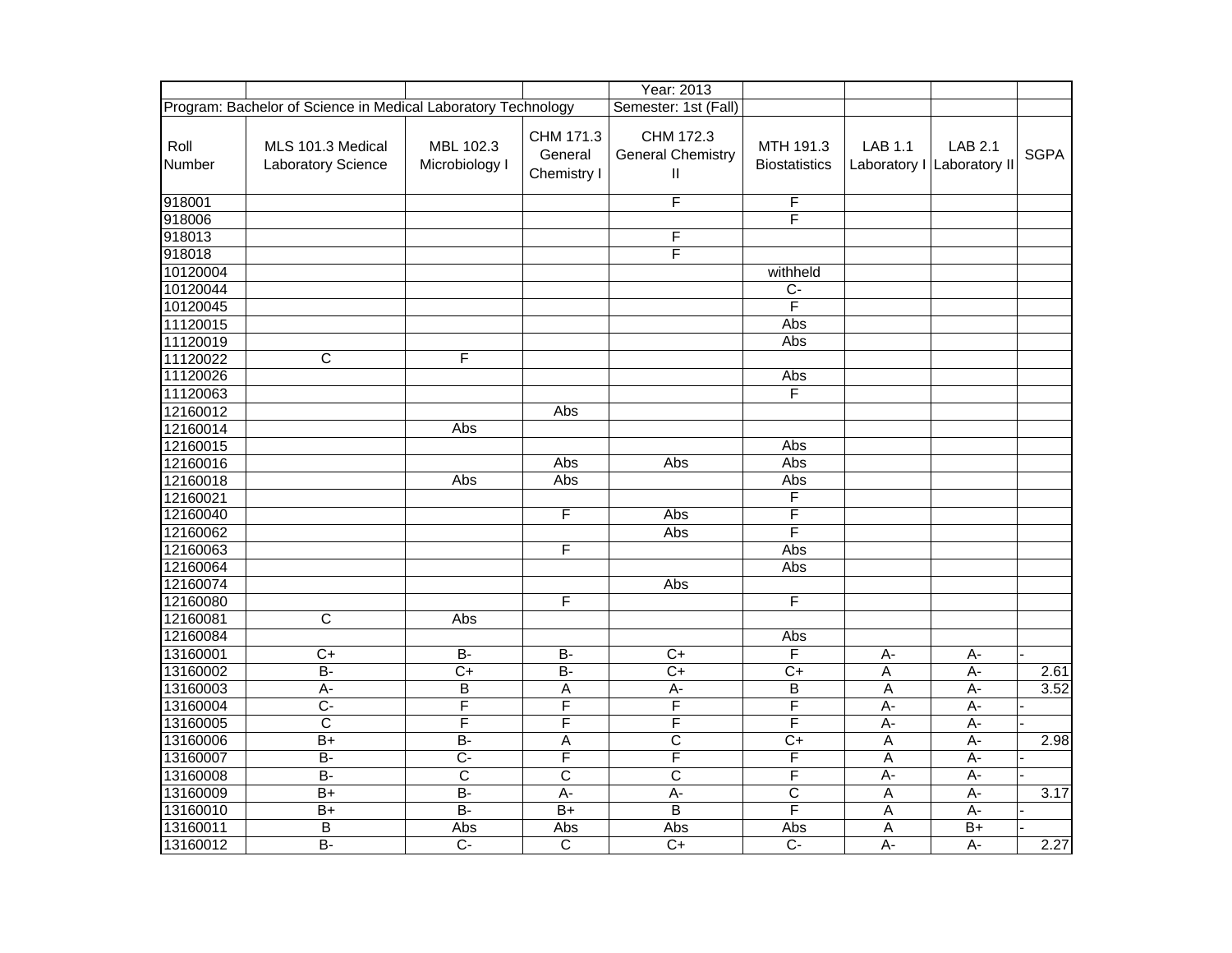| 13160013 | $C+$                  | $\overline{C+}$ | $\overline{\text{c}}$   | C                       | $\overline{\text{c}}$ | $\overline{A}$ | A               | 2.32              |
|----------|-----------------------|-----------------|-------------------------|-------------------------|-----------------------|----------------|-----------------|-------------------|
| 13160014 | $\overline{\text{c}}$ | B               | $\overline{C}$          | F                       | $\overline{C+}$       | A              | $A -$           |                   |
| 13160015 | B-                    | A-              | A-                      | B                       | $\overline{B}$        | A              | $A -$           | 3.24              |
| 13160016 | $\overline{C}$        | $\overline{C}$  | $B -$                   | $\overline{C}$          | F                     | $A -$          | A-              |                   |
| 13160017 | $\overline{C}$        | $B -$           | B+                      | $\overline{A}$ -        | $\overline{C+}$       | $\overline{A}$ | $\overline{A}$  | 2.96              |
| 13160018 | F                     | F               | F                       | F                       | $\overline{C}$        | $A -$          | A-              |                   |
| 13160019 | B                     | <b>B-</b>       | $\overline{C}$          | $\mathsf{C}$            | F                     | A-             | A-              |                   |
| 13160020 | F                     | F               | F                       | F                       | F                     | A-             | A-              |                   |
| 13160021 | F                     | F               | F                       | F                       | Abs                   | $B+$           | A-              |                   |
| 13160022 | $\overline{B}$        | $\overline{C+}$ | $\overline{C}$          | $\overline{\text{c}}$   | $B -$                 | $A -$          | A               | 2.57              |
| 13160023 | F                     | F               | F                       | F                       | F                     | A-             | A-              |                   |
| 13160024 | $\overline{\text{c}}$ | $\overline{C}$  | $\overline{C}$          | $\overline{\text{c}}$   | F                     | A-             | A-              |                   |
| 13160025 | B+                    | B               | B                       | $A -$                   | $\overline{B}$        | A              | A-              | 3.22              |
| 13160026 | $B -$                 | $\overline{C+}$ | $\overline{C}$          | F                       | F                     | $A -$          | $\overline{B+}$ |                   |
| 13160027 | $\overline{C}$        | F               | F                       | F                       | F                     | $\overline{A}$ | $\overline{B+}$ |                   |
| 13160028 | F                     | F               | F                       | F                       | F                     | A-             | A-              |                   |
| 13160029 | F                     | F               | $\overline{\mathsf{F}}$ | F                       | F                     | $A -$          | $\overline{A}$  |                   |
| 13160030 | F                     | F               | F                       | F                       | F                     | A-             | A-              |                   |
| 13160040 | A                     | Α               | $A -$                   | $\overline{B+}$         | A-                    | A              | A               | $\overline{3.77}$ |
| 13160041 | Α                     | Α               | B+                      | $C+$                    | $C+$                  | A              | Α               | 3.28              |
| 13160042 | Α                     | A               | B+                      | $C+$                    | $C+$                  | A              | A               | 3.28              |
| 13160043 | $\overline{A}$        | $\overline{B+}$ | $\overline{B+}$         | $\overline{B+}$         | $\overline{B}$        | Α              | A               | 3.40              |
| 13160044 | B+                    | A-              | $\overline{C}$          | $\overline{B+}$         | $\overline{B+}$       | Α              | Α               | 3.28              |
| 13160045 | B                     | $\overline{C+}$ | $\overline{C}$          | $\overline{C}$          | F                     | A              | A               |                   |
| 13160046 | $\overline{C}$        | $B -$           | C+                      | $\overline{C}$          | $\overline{C}$        | A-             | A               | 2.29              |
| 13160047 | Α                     | A               | B                       | B                       | B                     | A              | $\overline{A}$  | 3.47              |
| 13160048 | B                     | $A -$           | B+                      | $\overline{B}$          | B                     | A              | A               | 3.29              |
| 13160049 | A-                    | B               | B+                      | $\overline{\text{c}}$   | $\mathsf{C}$          | A-             | A               | 2.92              |
| 13160050 | B                     | $B+$            | B+                      | A                       | A-                    | A              | Α               | 3.52              |
| 13160051 | $\overline{C}$        | $\overline{C}$  | $\overline{B}$          | $C+$                    | $B -$                 | A-             | A               | 2.62              |
| 13160052 | A                     | $A -$           | $A -$                   | $\overline{A}$          | $A -$                 | A              | A               | 3.84              |
| 13160053 | А                     | A               | А-                      | A                       | A-                    | A              | Α               | 3.89              |
| 13160054 | A                     | A               | B                       | $B+$                    | A-                    | A-             | A               | 3.63              |
| 13160055 | $\overline{A}$        | $B -$           | $\overline{B}$          | $B -$                   | $\overline{C}$        | $\overline{A}$ | A               | 2.99              |
| 13160056 | $\overline{B+}$       | $\overline{B}$  | $\overline{B}$          | $C+$                    | $\overline{C}$        | $A -$          | Α               | 2.80              |
| 13160057 | A                     | $A -$           | A                       | Α                       | A-                    | A              | A               | 3.89              |
| 13160058 | $C+$                  | C               | $C+$                    | F                       | $\mathsf{C}$          | $A -$          | $\overline{A}$  |                   |
| 13160059 | B                     | $\overline{C}$  | $\overline{C}$          | F                       | F                     | A              | A               |                   |
| 13160060 | B+                    | A               | A                       | $\overline{B+}$         | $\overline{B+}$       | A              | A               | 3.63              |
| 13160061 | $\overline{\text{c}}$ | $\overline{C}$  | $\overline{C}$          | $\overline{\mathsf{C}}$ | $\overline{C}$        | $\overline{A}$ | Α               | 2.27              |
| 13160062 | $B+$                  | A-              | A                       | $A -$                   | $A -$                 | A              | A               | 3.72              |
| 13160063 | $\overline{B}$        | $\overline{C}$  | С                       | C                       | $\overline{B}$        | $\overline{A}$ | A               | 2.52              |
| 13160064 | A-                    | $\overline{B}$  | B                       | $\overline{\mathsf{C}}$ | $\overline{B+}$       | A-             | $\overline{A}$  | 3.05              |
| 13160070 | A-                    | B               | B+                      | $\overline{A}$ -        | A                     | A              | A               | 3.59              |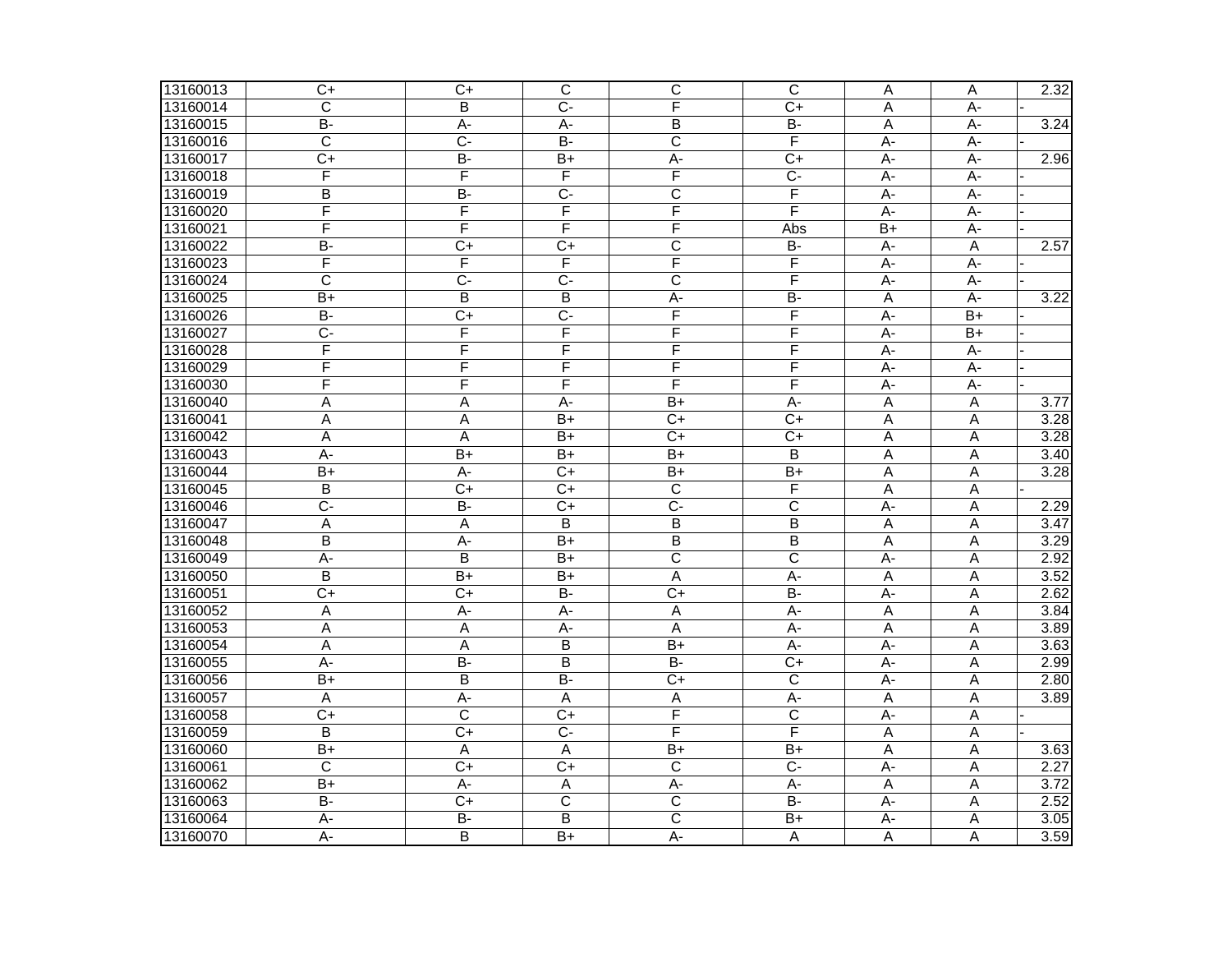| 13160071 | С                     | B                     | $\overline{C}$        | $C+$                  | C               | A              | A              | 2.52 |
|----------|-----------------------|-----------------------|-----------------------|-----------------------|-----------------|----------------|----------------|------|
| 13160072 | <b>NQ</b>             | F                     | F                     | F                     | F               | C              | B              |      |
| 13160073 | F                     | F                     | F                     | F                     | F               | A              | A-             |      |
| 13160074 | $B+$                  | $B+$                  | $B+$                  | A-                    | A               | Α              | Α              | 3.58 |
| 13160075 | $\overline{\text{c}}$ | $\overline{C}$        | $\overline{\text{c}}$ | $\overline{C+}$       | $\overline{C}$  | A              | A              | 2.18 |
| 13160076 | F                     | F                     | F                     | <b>NQ</b>             | <b>NQ</b>       | $\overline{A}$ | A              |      |
| 13160077 | $\overline{C}$        | $\overline{C}$        | $\overline{C}$        | $\overline{C}$        | $\overline{C}$  | Α              | A              | 1.97 |
| 13160078 | С                     | $C -$                 | F                     | F                     | F               | A              | A              |      |
| 13160079 | $\overline{\text{c}}$ | $\overline{\text{c}}$ | $C+$                  | $\overline{B}$        | $\overline{B}$  | A              | A              | 2.59 |
| 13160080 | <b>B-</b>             | $\overline{C+}$       | $\overline{C+}$       | $\overline{\text{c}}$ | $\overline{C}$  | A              | $\overline{A}$ | 2.52 |
| 13160081 | $C -$                 | F                     | F                     | F                     | F               | A              | Α              |      |
| 13160082 | D+                    | F                     | $C -$                 | C                     | F               | A              | A              |      |
| 13160083 | C                     | F                     | $D+$                  | F                     | F               | A              | A              |      |
| 13160084 | $\overline{C}$ -      | $\overline{\text{c}}$ | $\overline{C}$        | F                     | F               | A              | A              |      |
| 13160085 | <b>B-</b>             | B                     | $C+$                  | <b>B-</b>             | B               | A              | A              | 2.89 |
| 13160086 | A-                    | A-                    | А-                    | Α                     | A               | Α              | Α              | 3.84 |
| 13160087 | A-                    | A-                    | A                     | B                     | $\overline{B+}$ | A              | A              | 3.59 |
| 13160088 | $\overline{C}$        | $\overline{C}$        | $\overline{C}$        | F                     | F               | A              | A              |      |
| 13160089 | Ċ-                    | F                     | F                     | <b>NQ</b>             | <b>NQ</b>       | Α              | A              |      |
| 13160090 | B                     | $B+$                  | $B+$                  | $B+$                  | A               | A              | A              | 3.45 |
| 13160091 | B                     | $\overline{B}$        | $\overline{B}$        | $\overline{B+}$       | $\overline{A}$  | A              | A              | 3.24 |
| 13160092 | $B+$                  | $B+$                  | A                     | А-                    | $B+$            | A              | A              | 3.58 |
| 13160093 | $B+$                  | B-                    | $C+$                  | $\overline{B}$        | B               | Α              | Α              | 2.99 |
| 13160094 | $C+$                  | B                     | <b>B-</b>             | C                     | B               | A              | A              | 2.76 |
| 13160095 | <b>B-</b>             | $\overline{B+}$       | <b>B-</b>             | $\overline{\text{c}}$ | F               | A              | A              |      |
| 13160096 | $\overline{C}$        | D+                    | $\overline{C}$        | F                     | $\overline{C}$  | Α              | A              |      |
| 13160097 | F                     | F                     | F                     | F                     | F               | A-             | $A -$          |      |
| 13160098 | A-                    | $B+$                  | $B+$                  | B                     | B               | A              | A              | 3.35 |
| 13160099 | $D+$                  | D+                    | $C -$                 | $\overline{C}$ -      | F               | A-             | A              |      |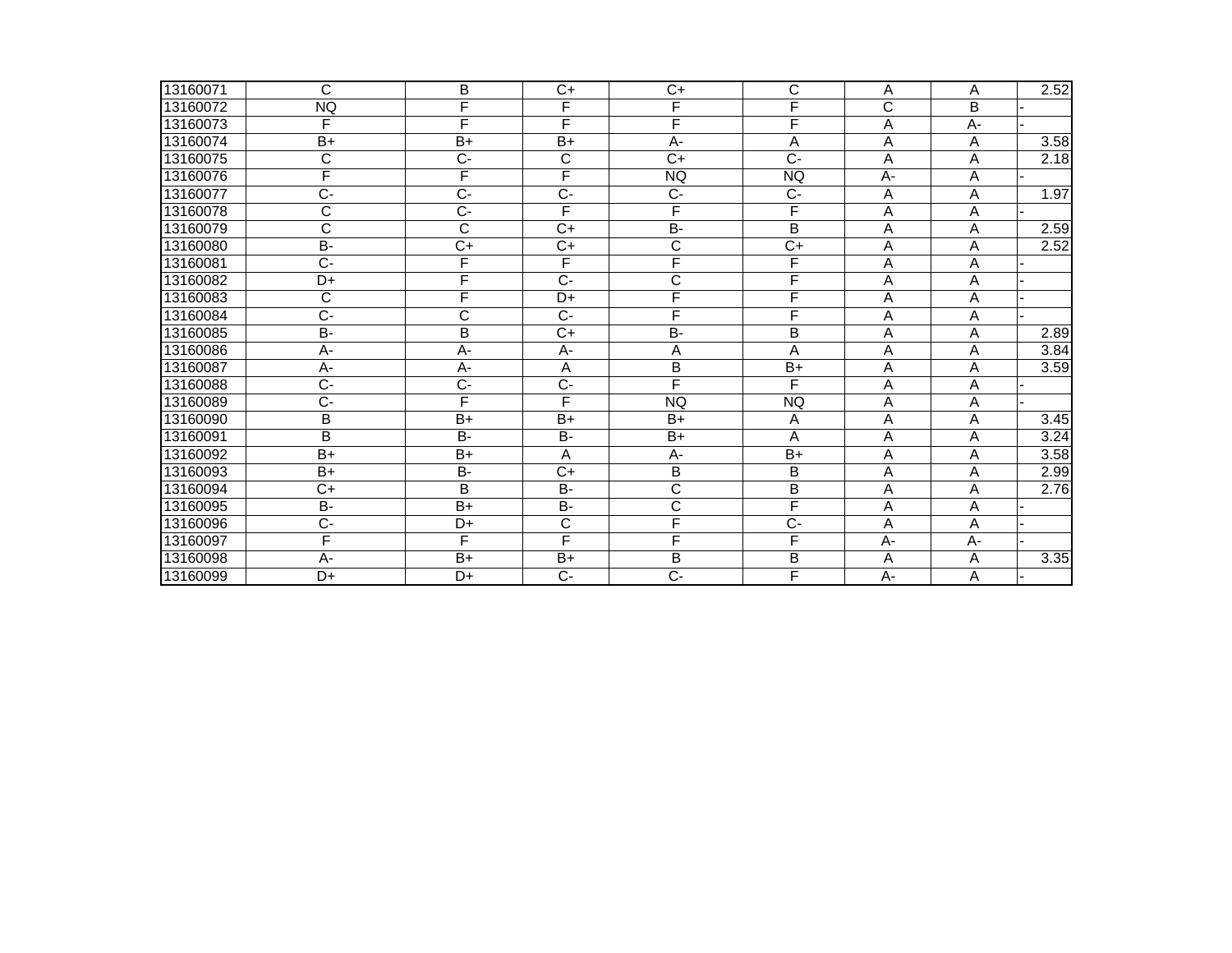|                       |                                                               |                                          |                               | Year: 2013 Fall                     |                                                           |
|-----------------------|---------------------------------------------------------------|------------------------------------------|-------------------------------|-------------------------------------|-----------------------------------------------------------|
|                       | Program: Bachelor of Science in Medical Laboratory Technology |                                          |                               | Semester: 2nd                       |                                                           |
| Roll<br><b>Number</b> | <b>BCM 121.3</b><br><b>Biochemistry I</b><br>(General)        | APL 131.3<br>Anatomy and<br>Physiology I | CTL 151.3<br>General Cytology | HTL 152.3<br>Histology<br>(General) | CHM 173.3<br>Analytical<br>Chemistry<br>(Instrumentation) |
| 918013                | F                                                             |                                          |                               |                                     |                                                           |
| 918018                |                                                               | F                                        |                               |                                     |                                                           |
| 12160063              |                                                               |                                          | Abs                           |                                     |                                                           |
| 12160065              |                                                               | Abs                                      | Abs                           | Abs                                 |                                                           |
| 12160079              |                                                               |                                          |                               |                                     | Abs                                                       |
| 12160080              | Abs                                                           |                                          |                               |                                     |                                                           |
| 12160081              |                                                               | Abs                                      |                               |                                     |                                                           |
| 12160084              | Abs                                                           |                                          |                               |                                     |                                                           |
| 12160014              |                                                               | Abs                                      |                               | Abs                                 |                                                           |
| 12160015              |                                                               |                                          |                               | F                                   | Abs                                                       |
| 12160016              |                                                               |                                          |                               |                                     | Abs                                                       |
| 12160017              |                                                               |                                          |                               |                                     |                                                           |
| 12160018              |                                                               |                                          |                               | $C -$                               |                                                           |
| 12160020              |                                                               |                                          |                               |                                     |                                                           |
| 12160021              | F                                                             |                                          |                               | Abs                                 |                                                           |
| 11120005              | $\overline{\text{c}}$                                         |                                          |                               |                                     |                                                           |
| 11120013              |                                                               |                                          | Abs                           |                                     |                                                           |
| 11120014              | Abs                                                           |                                          |                               | Abs                                 | Abs                                                       |
| 11120020              | $\overline{C}$                                                |                                          |                               |                                     |                                                           |
| 11120022              | C-                                                            |                                          | A                             |                                     | $C-$                                                      |
| 12160030              | Abs                                                           | D+                                       |                               | Expelled                            |                                                           |
| 12160048              |                                                               | C                                        |                               |                                     | Abs                                                       |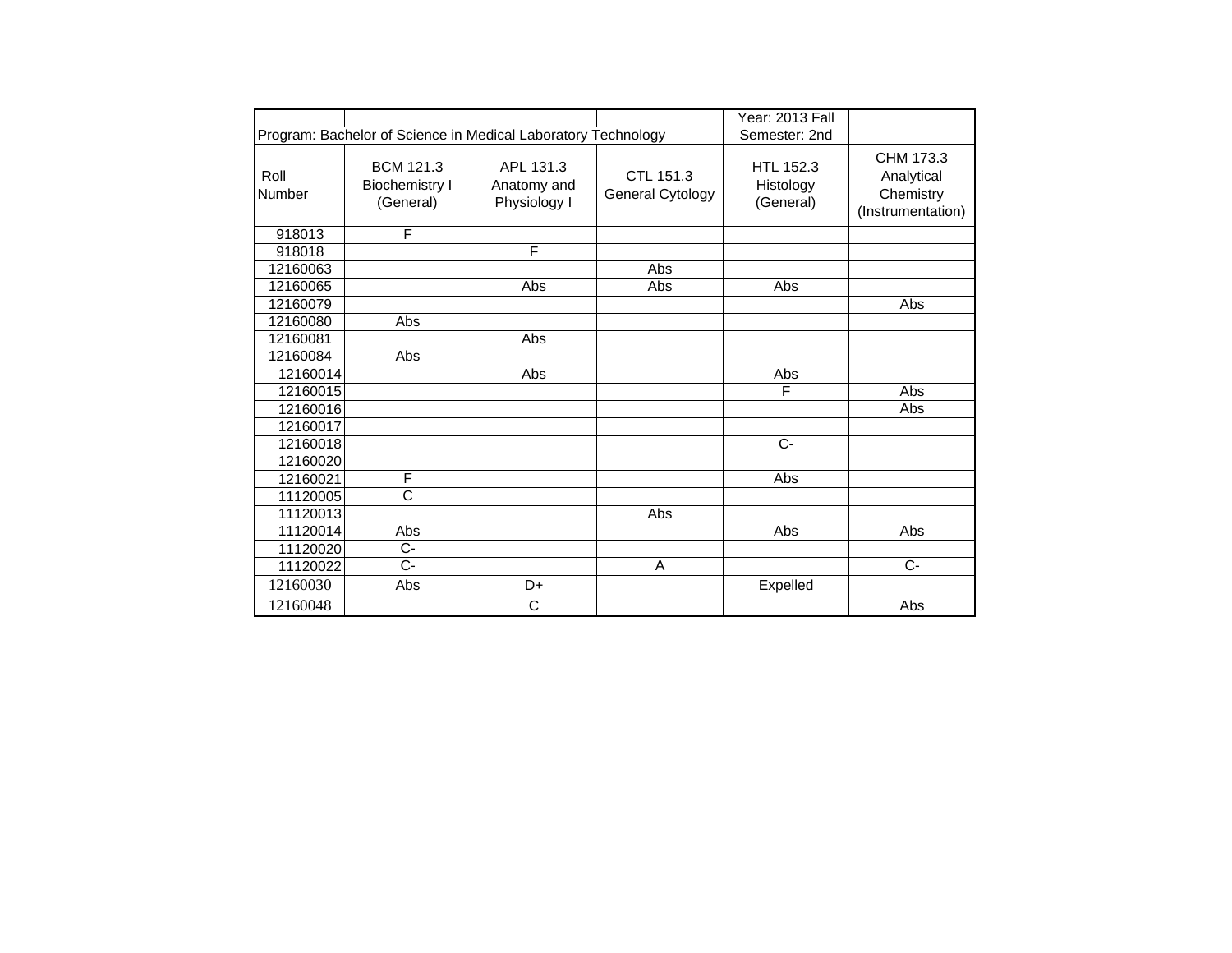|                |                                                                       |                                       |                                                               |                                                              | Year: 2013                                |         |                |                                                          |                             |                          |
|----------------|-----------------------------------------------------------------------|---------------------------------------|---------------------------------------------------------------|--------------------------------------------------------------|-------------------------------------------|---------|----------------|----------------------------------------------------------|-----------------------------|--------------------------|
|                |                                                                       |                                       | Program: Bachelor of Science in Medical Laboratory Technology |                                                              | Semester: 3rd (Fall)                      |         |                |                                                          |                             |                          |
| Roll<br>Number | MBL 201.3<br>Microbiology Biochemistr<br>$\mathbf{H}$<br>(Bacteriolog | <b>BCM 221.3</b><br>y II<br>(General) | APL 231.3<br>Anatomy and<br>Physiology II                     | CBL 241.3 Molecular<br>Cell Biology (Genetic<br>Engineering) | IML 261.3<br>Immunology<br>(Fundamentals) | LAB 6.1 | <b>LAB 7.1</b> | <b>LAB 8.1</b><br>Laboratory 6 Laboratory 7 Laboratory 8 | <b>SEM 2.1</b><br>Seminar 2 | <b>SGPA</b>              |
| 918001         |                                                                       |                                       | F                                                             |                                                              |                                           |         |                |                                                          |                             |                          |
| 918013         |                                                                       |                                       |                                                               | F                                                            |                                           |         |                |                                                          |                             |                          |
| 918018         | F                                                                     |                                       | F                                                             |                                                              | F                                         |         |                |                                                          |                             |                          |
| 10120039       |                                                                       |                                       |                                                               | F                                                            |                                           |         |                |                                                          |                             |                          |
| 11120013       |                                                                       |                                       |                                                               |                                                              | Abs                                       |         |                |                                                          |                             |                          |
| 11120026       |                                                                       |                                       |                                                               | F                                                            |                                           |         |                |                                                          |                             |                          |
| 11120039       |                                                                       | <b>B-</b>                             |                                                               |                                                              |                                           |         |                |                                                          |                             |                          |
| 11120063       |                                                                       |                                       |                                                               | F                                                            |                                           |         |                |                                                          |                             |                          |
| 12160001       | $\overline{c}$                                                        | B                                     | $B+$                                                          | $\overline{c}$                                               | B                                         | А-      | А-             | Α                                                        | Α                           | 2.91                     |
| 12160002       | Abs                                                                   | Abs                                   | Abs                                                           | Abs                                                          | F                                         | $B+$    | A-             | A-                                                       | A-                          | $\sim$                   |
| 12160003       | $C -$                                                                 | C                                     | $C+$                                                          | B-                                                           | $\overline{C}$                            | Α       | $A -$          | $\overline{A}$                                           | А-                          | 2.55                     |
| 12160005       | $C+$                                                                  | $\overline{C}$                        | F                                                             | F                                                            | F                                         | A       | $A -$          | $A -$                                                    | $\overline{A}$              | $\overline{\phantom{a}}$ |
| 12160006       | <b>B-</b>                                                             | B                                     | C                                                             | $C -$                                                        | B-                                        | Α       | А-             | A-                                                       | А-                          | 2.71                     |
| 12160007       | $A -$                                                                 | B-                                    | А-                                                            | B                                                            | $B+$                                      | Α       | $A -$          | $A -$                                                    | A                           | 3.40                     |
| 12160008       | C                                                                     | C                                     | $B+$                                                          | F                                                            | $\overline{C}$                            | А-      | A-             | A-                                                       | A                           | $\blacksquare$           |
| 12160009       | C                                                                     | B-                                    | B                                                             | F                                                            | C                                         | $A -$   | Α              | Α                                                        | $A -$                       | $\mathbf{r}$             |
| 12160010       | B                                                                     | $B -$                                 | B-                                                            | F                                                            | <b>B-</b>                                 | А-      | Α              | Α                                                        | А-                          | $\blacksquare$           |
| 12160012       | C                                                                     | $\overline{C}$                        | F                                                             | F                                                            | F                                         | A-      | A-             | A-                                                       | A-                          | $\blacksquare$           |
| 12160013       | $\overline{c}$                                                        | B                                     | C                                                             | $\overline{C+}$                                              | $B -$                                     | A-      | A              | $\overline{A}$                                           | A-                          | 2.71                     |
| 12160014       | Abs                                                                   | Abs                                   | F                                                             | Abs                                                          | Abs                                       | A-      | $A -$          | $B+$                                                     | A-                          | $\blacksquare$           |
| 12160015       | F                                                                     | F                                     | F                                                             | F                                                            | F                                         | A-      | A-             | $A -$                                                    | A-                          | $\blacksquare$           |
| 12160016       | Abs                                                                   | Abs                                   | F                                                             | Abs                                                          | Abs                                       | $A -$   | $B+$           | A-                                                       | А-                          | $\mathbf{r}$             |
| 12160017       | $B+$                                                                  | B                                     | Α                                                             | C                                                            | $\overline{C}$                            | Α       | Α              | $B+$                                                     | A-                          | 3.09                     |
| 12160018       | F                                                                     | F                                     | F                                                             | F                                                            | F                                         | A-      | A-             | A-                                                       | A-                          | $\blacksquare$           |
| 12160019       | B-                                                                    | B                                     | B-                                                            | C                                                            | F                                         | А-      | Α              | Α                                                        | Α                           | $\blacksquare$           |
| 12160020       | B                                                                     | С                                     | C-                                                            | F                                                            | F                                         | А-      | $B+$           | А-                                                       | А-                          | $\blacksquare$           |
| 12160021       | $\overline{C}$                                                        | C                                     | F                                                             | F                                                            | F                                         | А-      | $A -$          | $A -$                                                    | A                           | $\blacksquare$           |
| 12160022       | C                                                                     | $C+$                                  | $\overline{C}$                                                | F                                                            | C                                         | A       | A-             | A-                                                       | Α                           | $\blacksquare$           |
| 12160023       | B                                                                     | B-                                    | $C+$                                                          | F                                                            | C                                         | A-      | Α              | $B+$                                                     | A                           | $\blacksquare$           |
| 12160030       | C-                                                                    | F                                     | F                                                             | F                                                            | C                                         | А-      | А-             | A                                                        | А-                          | $\blacksquare$           |
| 12160031       | $B+$                                                                  | $C+$                                  | C                                                             | C                                                            | B                                         | Α       | A              | A                                                        | Α                           | 2.83                     |
| 12160032       | B+                                                                    | А-                                    | B                                                             | B                                                            | A                                         | A       | Α              | A                                                        | Α                           | 3.53                     |
| 12160033       | A                                                                     | A                                     | А-                                                            | А-                                                           | A                                         | A       | Α              | A                                                        | A                           | 3.91                     |
| 12160034       | А-                                                                    | Α                                     | А-                                                            | $B+$                                                         | Α                                         | A       | Α              | Α                                                        | Α                           | 3.79                     |
| 12160035       | $B+$                                                                  | B                                     | B                                                             | $C+$                                                         | $B+$                                      | A-      | A              | $\overline{A}$                                           | A                           | 3.18                     |
| 12160036       | А-                                                                    | Α                                     | $\overline{B+}$                                               | Α                                                            | A                                         | Α       | $\overline{A}$ | A                                                        | A                           | 3.84                     |
| 12160037       | $B+$                                                                  | A-                                    | $\overline{B+}$                                               | А-                                                           | A-                                        | A-      | $\overline{A}$ | A                                                        | A                           | 3.62                     |
| 12160038       | A-                                                                    | A                                     | A                                                             | А-                                                           | A                                         | A       | A              | A                                                        | A                           | 3.91                     |
| 12160039       | F                                                                     | $B -$                                 | C+                                                            | <b>B-</b>                                                    | $\overline{C+}$                           | А-      | A-             | A                                                        | A-                          | $\overline{\phantom{a}}$ |
| 12160040       | C+                                                                    | $C+$                                  | $\overline{F}$                                                | F                                                            | C                                         | А-      | А-             | $A -$                                                    | А-                          | $\sim$                   |
| 12160041       | $A -$                                                                 | Α                                     | Α                                                             | $A -$                                                        | $A -$                                     | А-      | A              | $\overline{A}$                                           | A                           | 3.84                     |
| 12160042       | B                                                                     | $B+$                                  | $\overline{C}$                                                | B-                                                           | B                                         | А-      | A              | A                                                        | A                           | 3.08                     |
| 12160043       | $B+$                                                                  | B                                     | C                                                             | B-                                                           | B                                         | Α       | Α              | Α                                                        | Α                           | 3.05                     |
| 12160044       | $\overline{B+}$                                                       | $\overline{C+}$                       | C-                                                            | $\overline{C}$                                               | $\overline{B+}$                           | А-      | A              | A                                                        | A                           | 2.86                     |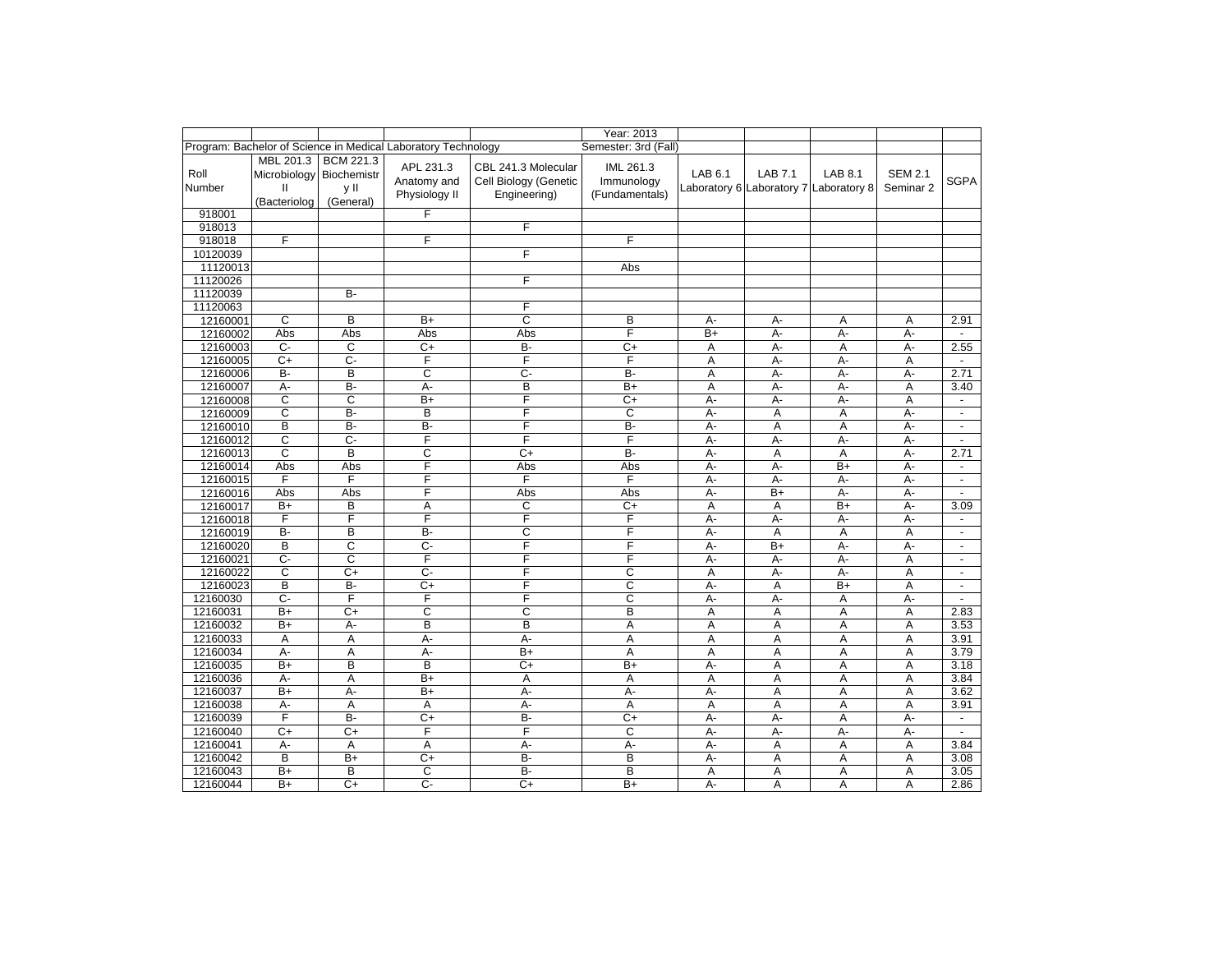| 12160045 | A-        | A               | A              | A              | A-             | $A -$      | A          | A          | A          | 3.89                     |
|----------|-----------|-----------------|----------------|----------------|----------------|------------|------------|------------|------------|--------------------------|
| 12160046 | Α         | Α               | А-             | Α              | Α              | А-         | A          | Α          | Α          | 3.94                     |
| 12160047 | B         | B               | D+             | B              | <b>B-</b>      | $A -$      | A          | A          | A          | 2.88                     |
| 12160048 | $C+$      | <b>B-</b>       | F              | $\overline{C}$ | $C+$           | A-         | A          | A          | A-         |                          |
| 12160049 | A-        | $A -$           | A-             | А-             | A              | A          | A          | A          | A          | 3.81                     |
| 12160050 | $C+$      | B               | C              | $\overline{C}$ | <b>B-</b>      | А-         | А-         | A          | A-         | 2.64                     |
| 12160051 | <b>B-</b> | $\overline{B+}$ | B              | B              | $B -$          | $A -$      | A          | A          | Α          | 3.15                     |
| 12160052 | $B+$      | <b>B-</b>       | $C+$           | $B+$           | B-             | Α          | Α          | Α          | Α          | 3.10                     |
| 12160053 | $B+$      | A-              | B              | $B+$           | $B+$           | A          | A          | A          | A          | 3.46                     |
| 12160054 | A-        | Α               | $B+$           | $B+$           | А-             | A          | A          | Α          | Α          | 3.68                     |
| 12160060 | A-        | $B -$           | A              | B-             | B              | A          | A          | A          | A          | 3.38                     |
| 12160061 | B         | $C+$            | C              | F              | $C+$           | A          | A          | A          | Α          |                          |
| 12160062 | $C+$      | C               | F              | Abs            | $\overline{C}$ | A          | A          | A          | A          |                          |
| 12160063 | $C+$      | $C+$            | Abs            | Abs            | Abs            | A          | A          | A          | Α          |                          |
| 12160064 | <b>B-</b> | B               | C              | F              | $A -$          | A          | A          | А          | A-         | $\blacksquare$           |
| 12160065 | <b>NQ</b> | <b>NQ</b>       | <b>NQ</b>      | <b>NQ</b>      | <b>NQ</b>      | Incomplete | Incomplete | Incomplete | Incomplete |                          |
| 12160066 | $B+$      | C               | C              | C              | <b>B-</b>      | A          | A          | A          | Α          | 2.74                     |
| 12160067 | B         | C               | $B+$           | F              | $C-$           | A          | A          | A          | A          |                          |
| 12160068 | $B+$      | $B -$           | $B+$           | C              | B              | A          | A          | A          | A          | 3.10                     |
| 12160069 | $C+$      | <b>B-</b>       | $\overline{c}$ | $\overline{C}$ | $C+$           | A          | A          | A          | Α          | 2.58                     |
| 12160070 | $C+$      | $C+$            | C              | F              | $C+$           | Α          | A          | Α          | Α          |                          |
| 12160071 | B         | C               | F              | F              | C              | Α          | Α          | A          | Α          |                          |
| 12160072 | B         | $C+$            | $B+$           | C              | <b>B-</b>      | A          | A          | A          | Α          | 2.94                     |
| 12160073 | A         | А-              | B              | B              | A-             | Α          | A          | A          | Α          | 3.59                     |
| 12160074 | $B+$      | $B -$           | B              | Abs            | $\overline{C}$ | A          | A          | Α          | A          |                          |
| 12160075 | B         | C               | F              | F              | C              | A          | A          | A          | A          |                          |
| 12160076 | А-        | <b>B-</b>       | $C -$          | C              | $B -$          | Α          | A          | Α          | Α          | 2.86                     |
| 12160077 | A-        | B               | $B+$           | $B+$           | $B+$           | A          | A          | A          | A          | 3.46                     |
| 12160078 | B         | C               | B-             | Ē              | $\overline{C}$ | A          | A          | A          | A          |                          |
| 12160079 | <b>B-</b> | $C+$            | C              | F              | C              | $A -$      | А-         | А-         | А-         | $\overline{\phantom{a}}$ |
| 12160080 | <b>B-</b> | $\overline{C}$  | F              | F              | C              | А-         | Α          | A          | Α          | $\overline{\phantom{a}}$ |
| 12160081 | $C+$      | F               | $C+$           | Abs            | F              | $A -$      | A          | A-         | A          |                          |
| 12160082 | $A -$     | <b>B-</b>       | C              | F              | $B -$          | A          | A          | A          | Α          |                          |
| 12160083 | $C+$      | F               | Abs            | F              | F              | Α          | A          | A          | Α          | $\overline{\phantom{a}}$ |
| 12160084 | $C+$      | $C -$           | F              | F              | $C -$          | A          | A          | A          | $A -$      |                          |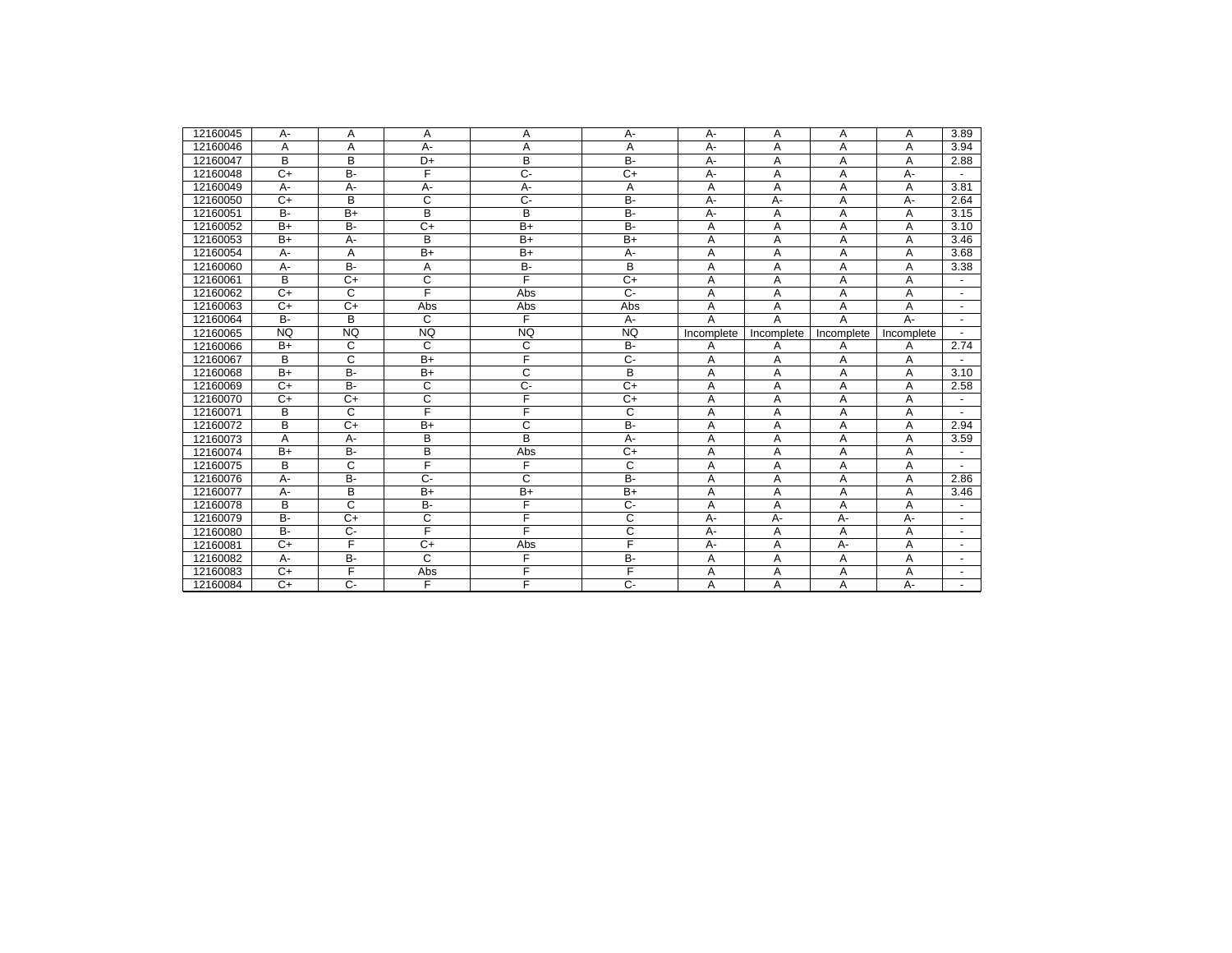|                       |                                                 |                                   |                                                               |                                                                   |                         | Year: 2013                   |                              |                              |                             |             |
|-----------------------|-------------------------------------------------|-----------------------------------|---------------------------------------------------------------|-------------------------------------------------------------------|-------------------------|------------------------------|------------------------------|------------------------------|-----------------------------|-------------|
|                       |                                                 |                                   | Program: Bachelor of Science in Medical Laboratory Technology |                                                                   |                         | Semester: 5th (Fall)         |                              |                              |                             |             |
| Roll<br><b>Number</b> | MBL 301.3<br>Microbiology<br>IV<br>(Parasitolog | PTL 311.3<br>Histopatholo<br>gy l | BCM 321.3<br>Biochemistry<br>IV (Clinical)                    | BCM 323.3 Applied<br>Biotech (Modern<br>Tools in<br>Biochemistry) | HML 322.3<br>Hematology | LAB 12.1<br>Laboratory<br>12 | LAB 13.1<br>Laboratory<br>13 | LAB 14.1<br>Laboratory<br>14 | <b>SEM 4.1</b><br>Seminar 4 | <b>SGPA</b> |
| 918001                |                                                 |                                   | F                                                             |                                                                   |                         |                              |                              |                              |                             |             |
| 918013                |                                                 |                                   |                                                               | withheld                                                          |                         |                              |                              |                              |                             |             |
| 10120046              |                                                 |                                   |                                                               |                                                                   | $\mathsf{C}$            |                              |                              |                              |                             |             |
| 11120001              | $B+$                                            | $C -$                             | $C+$                                                          | F                                                                 | $\overline{B+}$         | Α                            | A-                           | А-                           | Α                           |             |
| 11120002              | $A -$                                           | B                                 | <b>B-</b>                                                     | A-                                                                | $A -$                   | A                            | A-                           | A                            | $\overline{A}$ -            | 3.45        |
| 11120004              | $B+$                                            | A-                                | $\overline{C}$                                                | $\overline{C}$                                                    | $\overline{A}$ -        | A                            | $\overline{A}$ -             | $A -$                        | A                           | 3.23        |
| 11120005              | B+                                              | B                                 | $C+$                                                          | C                                                                 | $B+$                    | A-                           | А-                           | Α                            | Α                           | 3.01        |
| 11120006              | $B+$                                            | $\overline{B}$                    | $\overline{C}$                                                | $\overline{C}$                                                    | $\overline{\mathsf{B}}$ | $A -$                        | $\overline{A}$ -             | A                            | $B+$                        | 2.78        |
| 11120007              | B+                                              | А-                                | $\overline{B+}$                                               | $\overline{B+}$                                                   | $\overline{A}$ -        | A                            | $\overline{A}$ -             | $\overline{A}$ -             | Α                           | 3.54        |
| 11120008              | $B -$                                           | B-                                | F                                                             | C                                                                 | $\overline{C}$          | A                            | A-                           | $A -$                        | А                           |             |
| 11120009              | $\overline{A}$ -                                | $\overline{B}$                    | A                                                             | $B -$                                                             | $\overline{A}$ -        | A                            | $\overline{A}$ -             | A                            | $\overline{A}$ -            | 3.46        |
| 11120010              | $\overline{A}$ -                                | A                                 | $C+$                                                          | $C+$                                                              | $\overline{A}$ -        | A                            | A-                           | $A -$                        | $\overline{A}$ -            | 3.32        |
| 11120011              | $B+$                                            | F                                 | B                                                             | B                                                                 | Α                       | A                            | $\overline{A}$ -             | A                            | Α                           |             |
| 11120012              | $B+$                                            | $\mathsf{C}$                      | $\overline{C}$                                                | $\overline{\mathsf{F}}$                                           | $\overline{C}$          | $B+$                         | $\overline{A}$               | $A -$                        | $\overline{A}$              |             |
| 11120013              | $\overline{C}$                                  | $\overline{C}$                    | F                                                             | F                                                                 | F                       | $\overline{A}$ -             | $\overline{A}$ -             | $\overline{A}$ -             | A                           |             |
| 11120014              | B-                                              | $C -$                             | F                                                             | Abs                                                               | $\overline{B}$          | A-                           | A-                           | $B+$                         | A                           |             |
| 11120015              | $\overline{B}$                                  | $\overline{C}$                    | $\overline{C}$                                                | $\overline{C}$                                                    | Abs                     | $B+$                         | $\overline{A}$ -             | $A -$                        | $B+$                        |             |
| 11120016              | $B+$                                            | B+                                | B-                                                            | $B+$                                                              | $\overline{A}$          | A                            | A-                           | A                            | $\overline{A}$ -            | 3.38        |
| 11120017              | $B+$                                            | B+                                | B                                                             | $\mathsf C$                                                       | B+                      | A                            | A-                           | A                            | $A -$                       | 3.16        |
| 11120018              | A-                                              | B                                 | $B -$                                                         | $\overline{C+}$                                                   | A                       | A                            | A                            | A                            | $A -$                       | 3.29        |
| 11120019              | $B+$                                            | B-                                | $B+$                                                          | F                                                                 | $\overline{B+}$         | A                            | A                            | A                            | A-                          |             |
| 11120020              | $\overline{B+}$                                 | B                                 | $\overline{C}$                                                | $\overline{\mathsf{F}}$                                           | $B+$                    | $\overline{A}$ -             | $\overline{A}$ -             | Α                            | $\overline{A}$ -            |             |
| 11120021              | $\overline{B}$                                  | $\overline{C}$                    | $\overline{C}$                                                | F                                                                 | $B+$                    | $A -$                        | $B+$                         | A                            | $A -$                       |             |
| 11120022              | B                                               | B-                                | $\overline{C}$                                                | С                                                                 | B-                      | $B+$                         | B+                           | $A -$                        | A-                          | 2.65        |
| 11120023              | $A -$                                           | A-                                | $B+$                                                          | A                                                                 | A                       | A                            | A                            | A                            | A                           | 3.79        |
| 11120024              | $A -$                                           | $\overline{B+}$                   | $\overline{A}$ -                                              | B                                                                 | $\overline{A}$ -        | A                            | A                            | A                            | A                           | 3.59        |
| 11120025              | Abs                                             | Abs                               | Abs                                                           | Abs                                                               | Abs                     | Α                            | Α                            | Α                            | А                           |             |
| 11120026              | $\overline{C}$                                  | B-                                | $\overline{C}$                                                | $\overline{C+}$                                                   | $C+$                    | A                            | A                            | A                            | A                           | 2.72        |
| 11120027              | B                                               | B                                 | $\overline{B}$                                                | B                                                                 | $\overline{C}$          | A                            | A                            | Α                            | A                           | 3.05        |
| 11120028              | B                                               | B                                 | B                                                             | $\overline{B}$                                                    | $\overline{B}$          | A                            | A                            | A                            | Α                           | 3.12        |
| 11120029              | $\overline{B}$                                  | B                                 | $\overline{C}$                                                | $\overline{C+}$                                                   | $\overline{C+}$         | A                            | A                            | A                            | A                           | 2.83        |
| 11120030              | $\overline{A}$ -                                | A                                 | $\overline{A}$                                                | $\overline{A}$ -                                                  | $\overline{A}$ -        | A                            | A                            | A                            | A                           | 3.81        |
| 11120031              | A-                                              | Α                                 | $B+$                                                          | В                                                                 | $B+$                    | A                            | Α                            | A                            | Α                           | 3.57        |
| 11120033              | $\overline{B}$                                  | $B+$                              | $\overline{C}$                                                | $\overline{\mathsf{B}}$                                           | $B -$                   | A                            | A                            | A                            | Α                           | 3.10        |
| 11120034              | $\overline{B+}$                                 | B                                 | A-                                                            | B                                                                 | $\overline{B}$          | A                            | Α                            | A                            | A                           | 3.32        |
| 11120035              | $B+$                                            | B+                                | $B+$                                                          | $B+$                                                              | B                       | A                            | A                            | Α                            | Α                           | 3.40        |
| 11120036              | B+                                              | B+                                | $\overline{B}$                                                | $B -$                                                             | $\overline{B}$          | A                            | A                            | A                            | A                           | 3.26        |
| 11120037              | B+                                              | B+                                | $\overline{B+}$                                               | $\overline{B}$                                                    | B                       | Α                            | Α                            | Α                            | Α                           | 3.31        |
| 11120038              | $\overline{B+}$                                 | $\overline{A}$ -                  | $\overline{B+}$                                               | $\overline{B+}$                                                   | $B+$                    | A                            | A                            | A                            | Α                           | 3.51        |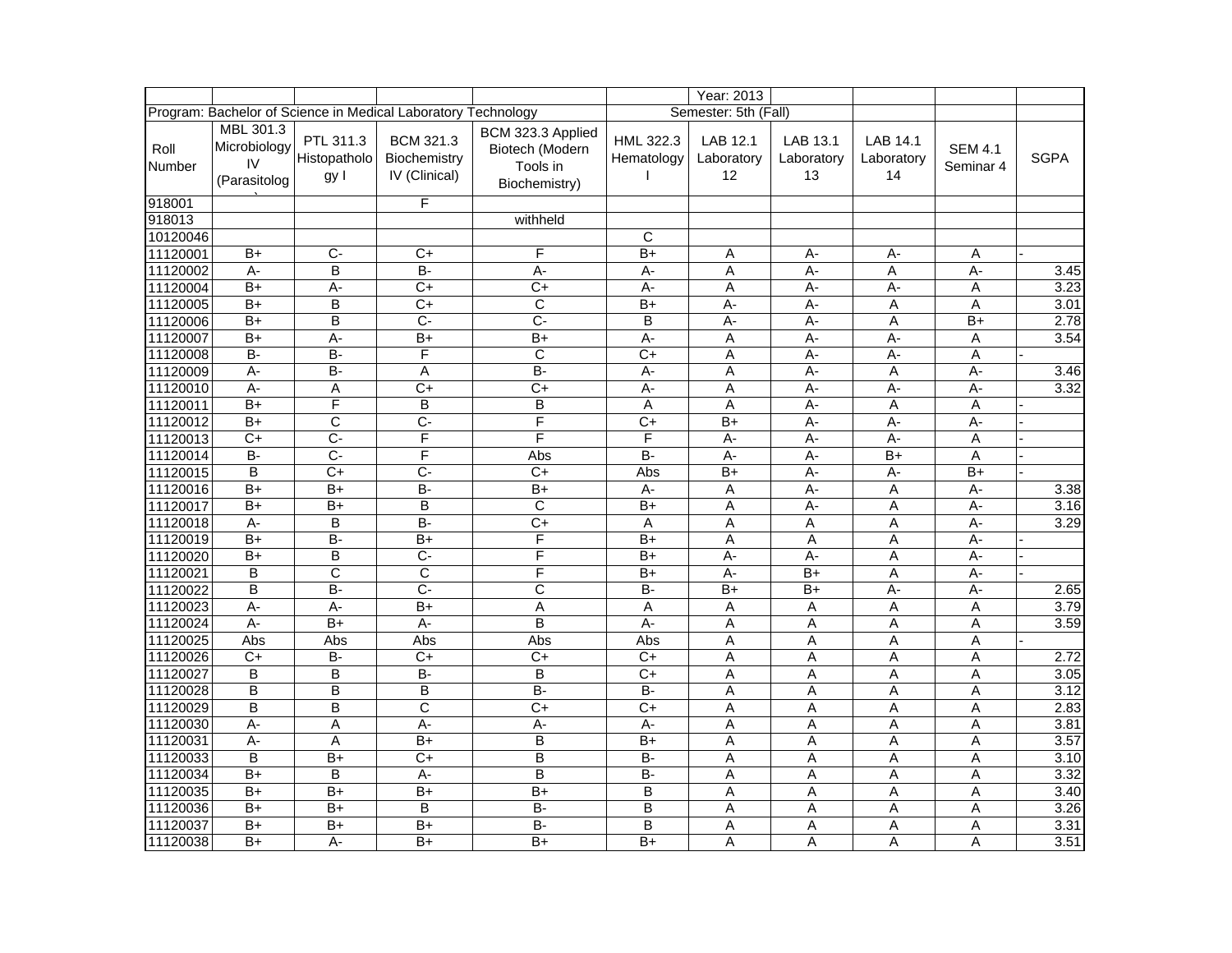| 11120039 | А-        | $B+$      | А-                      | В              | A-                      | Α               | Α     | Α | Α     | 3.59 |
|----------|-----------|-----------|-------------------------|----------------|-------------------------|-----------------|-------|---|-------|------|
| 11120040 | <b>B-</b> | B         | B-                      | F              | $C+$                    | A               | A     | A | A     |      |
| 11120041 | A         | A         | A                       | A-             | Α                       | Α               | A     | A | A     | 3.95 |
| 11120042 | A-        | Α         | A-                      | $B+$           | B                       | Α               | Α     | Α | Α     | 3.64 |
| 11120043 | $B+$      | A         | B                       | B              | Α                       | Α               | Α     | Α | Α     | 3.57 |
| 11120044 | $B+$      | $B+$      | B                       | B              | A-                      | Α               | A     | A | A     | 3.42 |
| 11120045 | $B+$      | $B+$      | $B+$                    | B-             | $B+$                    | Α               | Α     | Α | Α     | 3.35 |
| 11120046 | A         | B         | B-                      | B-             | $B+$                    | Α               | A     | A | A     | 3.32 |
| 11120047 | A         | Α         | A-                      | Α              | Α                       | A               | Α     | Α | Α     | 3.95 |
| 11120048 | A         | $A -$     | B                       | A-             | $A -$                   | $A -$           | A     | A | A     | 3.68 |
| 11120049 | A-        | B         | $\overline{\mathsf{C}}$ | B              | B                       | A-              | $A -$ | Α | Α     | 3.13 |
| 11120050 | A-        | $A -$     | B-                      | A-             | B                       | A-              | A-    | Α | Α     | 3.46 |
| 11120051 | A         | A-        | A                       | A              | А                       | Α               | Α     | Α | A     | 3.95 |
| 11120053 | A-        | $A -$     | $B+$                    | $A -$          | B                       | A               | $A -$ | A | A     | 3.57 |
| 11120054 | B         | $B+$      | $\mathsf C$             | B-             | B-                      | $B+$            | $B+$  | Α | A-    | 2.92 |
| 11120056 | <b>B-</b> | B-        | $\overline{C}$          | $\overline{C}$ | B-                      | $\overline{B+}$ | $B+$  | Α | Α     | 2.68 |
| 11120057 | А-        | $B+$      | <b>B-</b>               | A-             | $B+$                    | A               | A-    | Α | Α     | 3.46 |
| 11120058 | B         | $B -$     | $C+$                    | F              | $B -$                   | Α               | $B+$  | Α | A     |      |
| 11120059 | Α         | $A -$     | A-                      | A-             | Α                       | Α               | A     | Α | Α     | 3.86 |
| 11120060 | $A -$     | $A -$     | A-                      | A-             | Α                       | A-              | $A -$ | A | A-    | 3.76 |
| 11120061 | $B+$      | B         | B-                      | B-             | В                       | A               | $B+$  | Α | Α     | 3.13 |
| 11120062 | $A -$     | $B+$      | <b>B-</b>               | B              | $B -$                   | $B+$            | $B+$  | A | A     | 3.20 |
| 11120063 | $B+$      | A-        | $C+$                    | C              | $B+$                    | Α               | $A -$ | Α | A-    | 3.12 |
| 11120064 | A-        | A         | $\overline{C}$          | B              | B-                      | Α               | $B+$  | Α | A     | 3.28 |
| 11120065 | A-        | $B+$      | В                       | B              | В                       | Α               | $B+$  | Α | Α     | 3.33 |
| 11120066 | A         | $A -$     | A                       | A              | A                       | Α               | A     | A | A     | 3.95 |
| 11120067 | $B+$      | $B+$      | B-                      | B              | $B+$                    | Α               | A-    | Α | Α     | 3.29 |
| 11120068 | A         | B         | $C+$                    | $B+$           | $B+$                    | A               | $A -$ | A | A     | 3.34 |
| 11120069 | A-        | A-        | $C+$                    | B              | B                       | Α               | $B+$  | Α | A     | 3.28 |
| 11120070 | $B+$      | <b>B-</b> | В                       | B              | A-                      | Α               | A-    | Α | Α     | 3.31 |
| 11120071 | $B+$      | B         | $C+$                    | B-             | $\overline{\mathsf{C}}$ | A-              | $B+$  | A | $A -$ | 2.87 |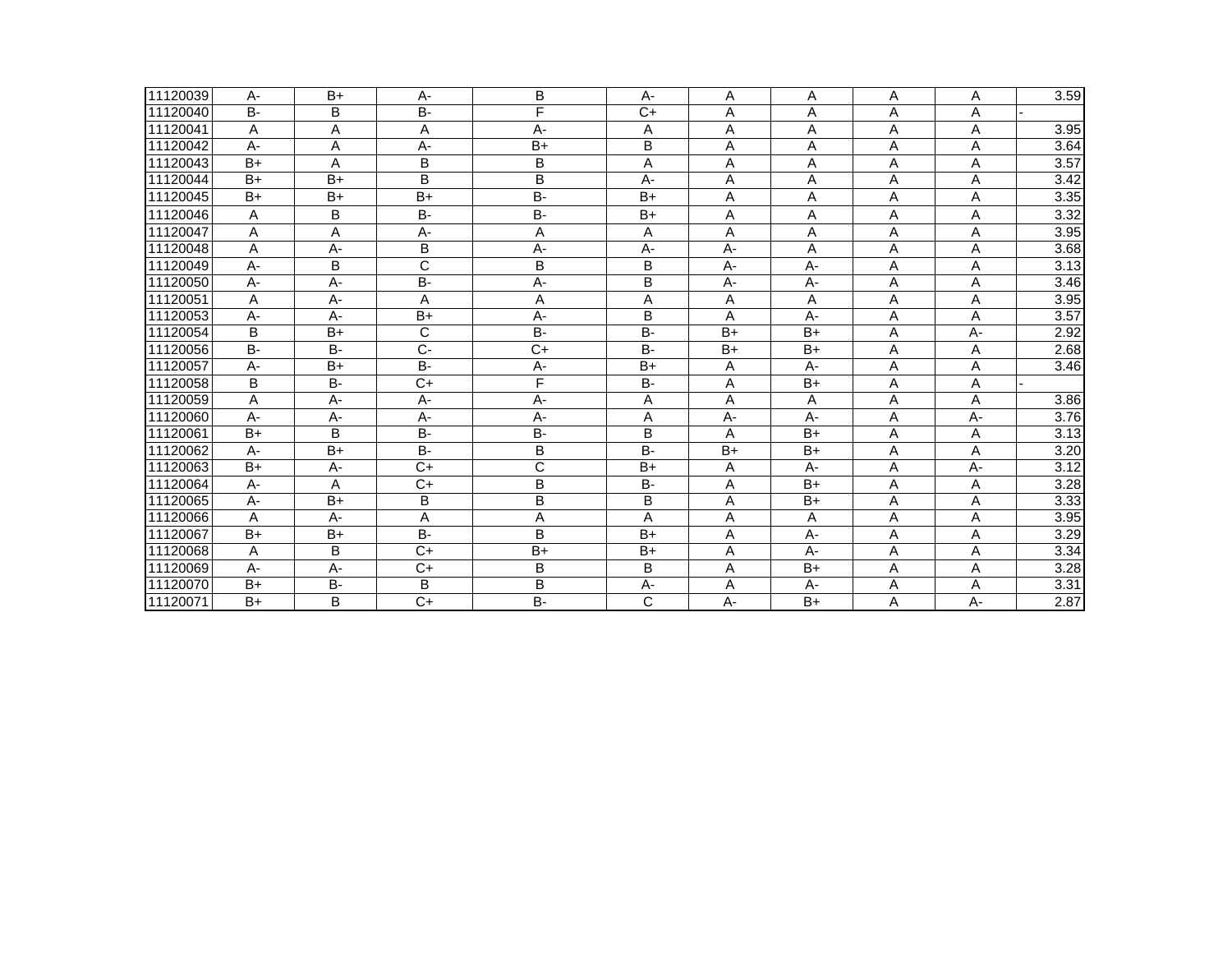|                                                                                       |                                           |                                            |                                    |                                                  | Year: 2013                   |                              |                              |                             |  |
|---------------------------------------------------------------------------------------|-------------------------------------------|--------------------------------------------|------------------------------------|--------------------------------------------------|------------------------------|------------------------------|------------------------------|-----------------------------|--|
| Program: Bachelor of Science in Medical Laboratory Technology<br>Semester: 6th (Fall) |                                           |                                            |                                    |                                                  |                              |                              |                              |                             |  |
| Roll<br><b>Number</b>                                                                 | MBL 302.3<br>Microbiology V<br>(Virology) | MBL 303.3<br>Microbiology VI<br>(Mycology) | PTL 312.3<br>Histopatholo<br>gy II | <b>BCM 324.3</b><br>Biochemistry V<br>(Clinical) | LAB 15.1<br>Laboratory<br>15 | LAB 16.1<br>Laboratory<br>16 | LAB 17.1<br>Laboratory<br>17 | <b>SEM 5.1</b><br>Seminar 5 |  |
| 918018                                                                                |                                           |                                            |                                    |                                                  |                              |                              |                              |                             |  |
| 10120039                                                                              |                                           |                                            |                                    | C+                                               |                              |                              |                              |                             |  |
| 10120044                                                                              | B-                                        | C+                                         |                                    |                                                  |                              |                              |                              |                             |  |
| 10120045                                                                              |                                           |                                            |                                    |                                                  |                              |                              |                              |                             |  |
| 10120046                                                                              |                                           |                                            | F                                  | Abs                                              |                              |                              |                              |                             |  |
| 10120030                                                                              |                                           |                                            |                                    |                                                  | А                            |                              | A                            |                             |  |